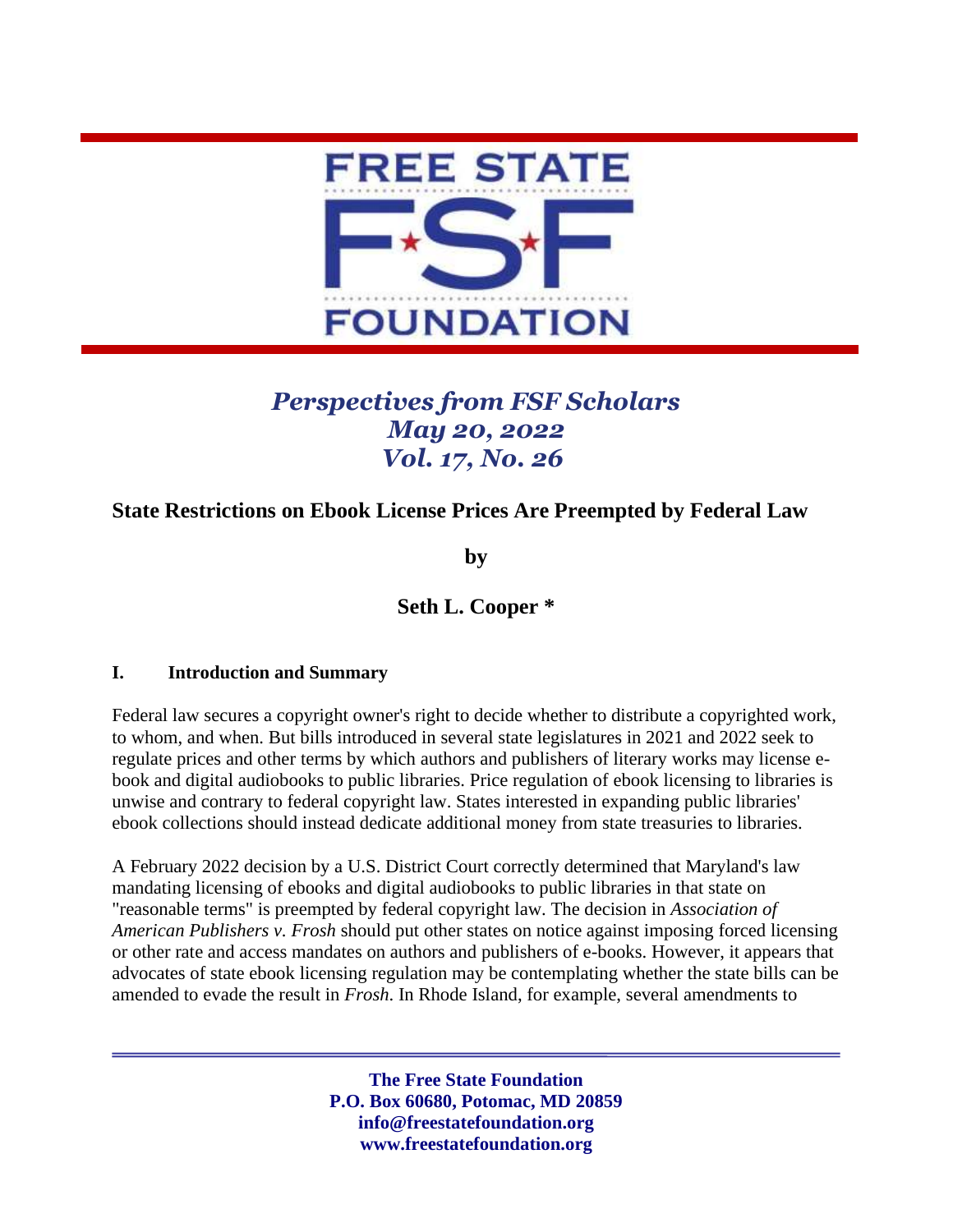H7113 were proposed by Library Futures that would remove the bill's forced access mandate and instead regulate the prices and other terms on which ebooks may be licensed to public libraries. Yet price-related restrictions on ebook licensing would still be subject to preemption.

Section 106(3) of the Copyright Act of 1976 secures a copyright owner's exclusive right "to distribute copies or phonorecords of the copyrighted work to the public by sale or other transfer of ownership, or by rental, lease, or lending." A copyright is a type of property right, and one of the core incidents of property ownership is the right to make exclusive use determinations regarding the property. As the Supreme Court observed in in *Stewart v. Abend* (1990), "a copyright owner has the capacity arbitrarily to refuse to license one who seeks to exploit the work." Since a copyright owner can outright refuse to distribute a copyrighted work, it follows that the copyright owner can condition that refusal on prospective licensees agreeing to specified prices or terms of use. The "nationally uniform system for the creation and protection of rights in a copyright work" established by Congress and recognized by the Supreme Court and lower courts is premised on copyright owners' possessing market freedom to set the price offerings and other terms for the licensing of creative works.

Although the decision in *Frosh* focused on the compulsory license aspect of Maryland's law, the court recognized that the right of distribution is "a right that necessarily includes the right to decide whether, when, or whom to distribute." A copyright owner's choice regarding prices and volume or length of use terms are conditions that may be placed whether, when, and to whom copyrighted works are distributed. Also, in *Orson v. Miramax* (1999) and *Close v. Sotheby's, Inc.* (2018), U.S. Courts of Appeal for the Third and Ninth Circuits similarly dismissed the idea that the right of distribution is narrowly confined to a copyright owner's initial decision about whether or not to distribute his or her creative work.

Any state law that seeks to dictate price-related terms for licensing copyrighted ebooks and digital audiobooks directly regulates the exclusive right of distribution secured in Section 106(3) of the 1976 Act. State-level restrictions on prices and other licensing terms make it practically impossible for an author or publisher to exercise their market freedom and seek to optimize their financial returns on their creative labors. Certainly, state-imposed regulation of prices and on the number or duration of ebook licenses poses obstacles to the significant federal objective of protecting the individual rights of copyright owners. And for those reasons, state-imposed restrictions on prices and other ebook licensing terms are subject to conflict preemption.

It also remains a distinct possibility that state-level price regulation of ebook licenses as well as other limits on other licensing terms may be subject to express preemption. Section 301(a) of the 1976 Copyright Act states that "all legal or equitable rights that are equivalent to any of the exclusive rights within the general scope of copyright as specified by section 106 . . . are governed exclusively by this title." In an August 2021 letter, the U.S. Copyright Office acknowledged that "some courts have analyzed state-imposed *limitations* on the exclusive rights granted in section 106 as a question of express preemption." "Literary works" are expressly protected under Section 102(a)(1) of the 1976 Act. And a court considering a state's price-related restrictions on ebook licensing may conclude that the law's conferral of a price break on public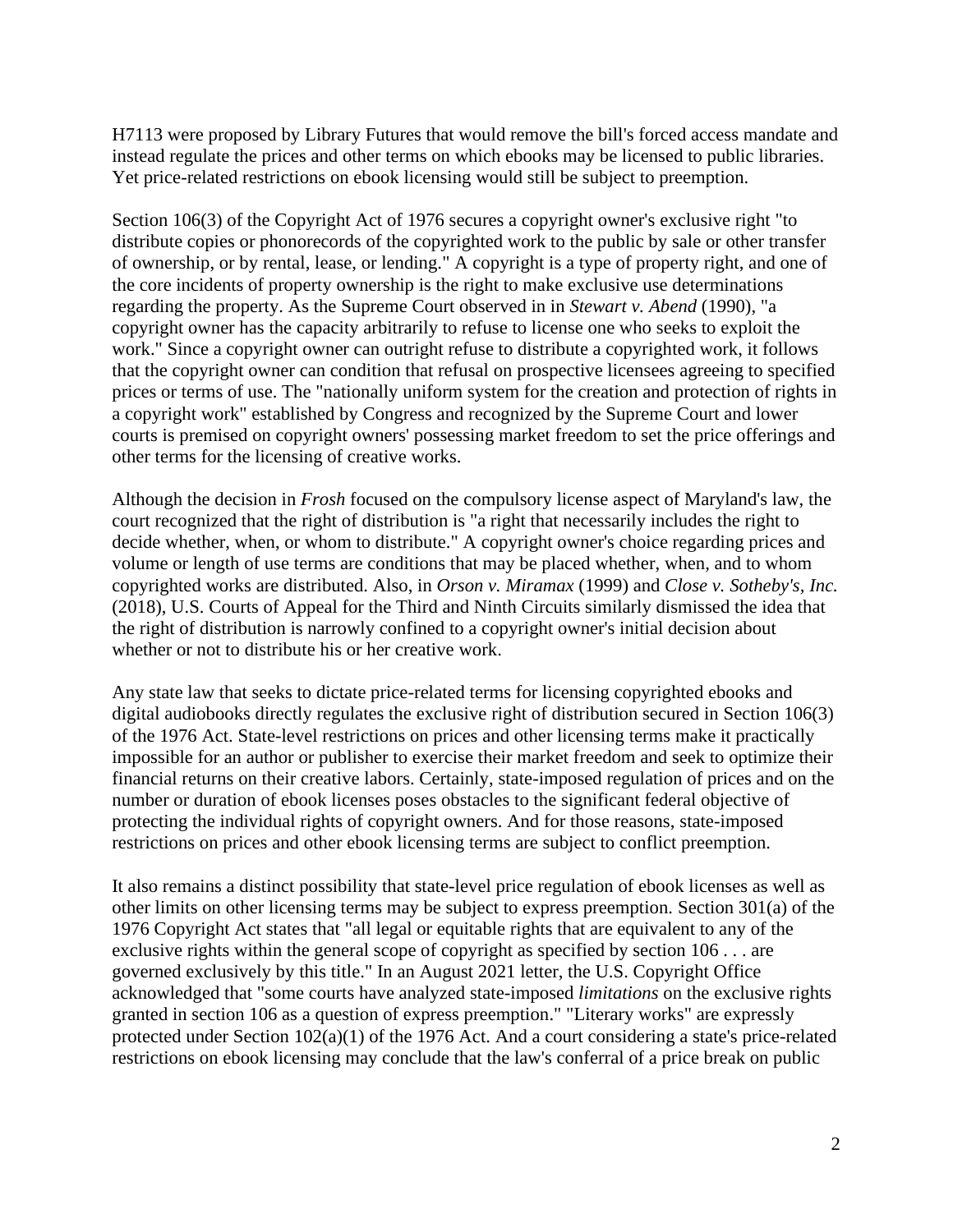libraries limits a copyright owner's distribution right – and on that basis conclude the law is expressly preempted.

State ebook licensing bills such as Illinois SB3167 and Rhode Island H7113 purport to rely on the state's authority to prevent unfair and deceptive trade practices. But as federal court decisions such as *Frosh* have recognized, preemption turns on whether federal purposes behind the 1976 Act have been significantly frustrated – and not on the ostensible source of the state's authority regarding trade practices or contracts.

Ebooks are made widely available for licensed use by public libraries in the U.S. According to Overdrive, 102 libraries systems worldwide facilitated 1 million borrows of ebooks and digital audiobooks from digital library collections in 2020. Supporters of state ebook licensing would like for ebook price offerings to public libraries to be roughly equal to ebook sales prices for retail consumers. But there is a reasonable market rationale for setting different price points for retail consumers and libraries, arising from the fact that the retail sale of a copy of an ebook to a single customer is distinct from the licensing of an ebook copy to a library for checkout by multiple patrons.

And federal copyright law secures the market freedom of authors and publishers to set those price points as well as other terms for licensing ebooks. Instead of imposing price-related restrictions that are contrary to federal law, state legislators who wish to help public libraries expand their digital literary collections should allocate additional funds from their state treasuries to libraries for procuring access to ebooks.

### **II. U.S. Copyright Law Favors Market Freedom in Licensing Copyrighted Works**

The U.S. Constitution's Article I, Section 8 Copyright Clause delegates to Congress the power "To promote the Progress of Science and useful Arts, by securing for limited Times to Authors and Inventors the exclusive Right to their respective Writings and Discoveries."<sup>1</sup> And in chapter 3 of our book, *Modernizing Copyright Law for the Digital Age: Constitutional Foundations for Reform* (Carolina Academic Press, 2020), Free State Foundation President Randolph May and I describe the longstanding policy of liberty of contract and free market underpinnings of U.S. copyright policy.<sup>2</sup> Consistent with the Constitution and free market premises, the Copyright Act of 1976 sets forth a uniform nationwide legal framework for protecting copyrights.

Importantly, Section 106(3) of the 1976 Act secures to copyright owners the exclusive right "to distribute copies or phonorecords of the copyrighted work to the public by sale or other transfer of ownership, or by rental, lease, or lending."<sup>3</sup> This right of distribution includes a copyright owner's right to decide who they will distribute copies to or license their creative work to – and on what terms and conditions. Freedom to determine prices, amount of usage, and other terms for licensing use of copyrighted content is integral to a copyright owner's distribution right.

 $1 \text{ U.S. CONST. Art. I, }$  § 8, Clause 8.

<sup>2</sup> See Randolph J. May and Seth L. Cooper, *Modernizing Copyright Law for the Digital Age: Constitutional Foundations for Reform* (Carolina Academic Press, 2020).

<sup>3</sup> 17 U.S.C. §106(3)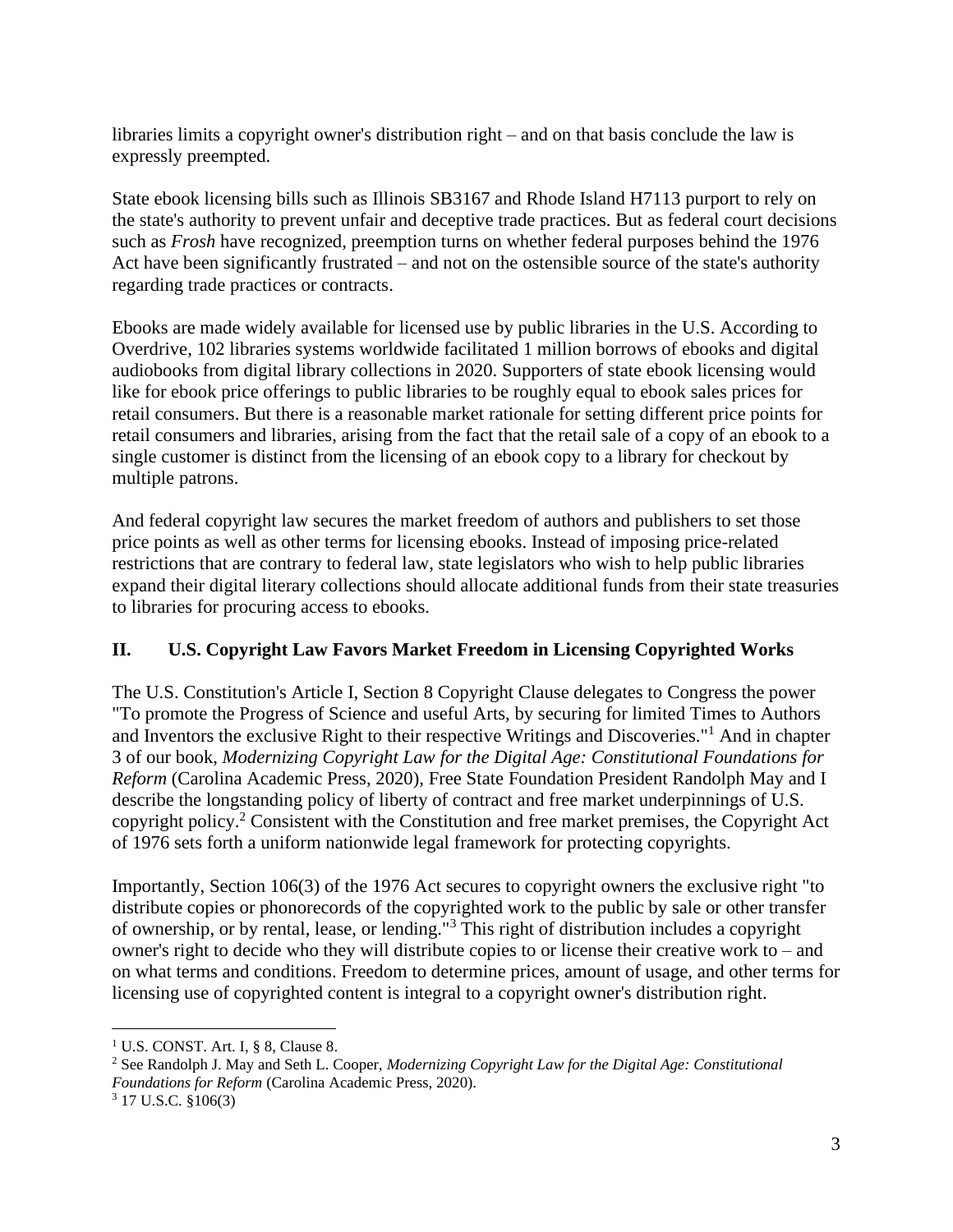#### **III. State Legislation Seeks to Regulate Licensing of Copyrighted Ebooks**

But bills introduced in several state legislatures in 2021 and 2022 have sought to restrict the distribution right of authors and publishers of literary works in e-book and digital audiobook formats. For example, in 2021 legislatures in Maryland and New York passed legislation requiring and regulating e-book leasing to public libraries in their respective states.<sup>4</sup> This year, similar legislation has been introduced in states such as Connecticut, Illinois, Massachusetts, Missouri, Rhode Island, and Tennessee.

Although the state bills vary in details, they all appear to require that publishers who offer to sell or lease copyrighted ebooks and digital audiobooks to at least one segment of the public also must license their works in those same formats to public libraries for use by library patrons. Also, the bills require that ebooks and digital audiobooks must be made available to public libraries on "reasonable terms" or on terms reasonably similar to those offered to the general public.<sup>5</sup>

For the most part, the bills leave it up to state courts to determine whether specific price terms offered by publishers satisfy state law. But some state bills include specific restrictions on pricing. Illinois SB3167, for instance, expressly regulates prices to libraries by providing that for any license that limits the total circulations of an ebook, the price to libraries "shall be no more than 100% of the list (retail) price offered to consumers."<sup>6</sup>

Aside from forced licensing to public libraries and price regulation, the state bills bar or limit other terms in licensing ebooks to public libraries, including the amount of content or volume of use. For example, Rhode Island H7113 prohibits any ebook license that includes "a limitation on the number of licenses for electronic books that libraries or schools may purchase on the same date available to the public."<sup>7</sup>

Under the state bills for ebook licensing, authors and publishers who are found to be in violation are subject to civil penalties that include stiff fines and, in some instances, criminal fines and jail time. 8

 $6$  Equitable Access to Electronic Literature Act, IL-SB3167,  $$10(1)(i)$  at: [https://www.ilga.gov/legislation/102/SB/10200SB3167.htm.](https://www.ilga.gov/legislation/102/SB/10200SB3167.htm)

<sup>4</sup> *See* Md. Code Ann., Educ. § 23-701-702 (2022), enjoined from enforcement by *Association of American Publishers v. Frosh,* No. DLB-21-3133, Memorandum Opinion, U.S. Dist. Ct. Md. (February 16, 2022); New York Assembly, A05837 (2021); Andrew Albanese, "Hochul Vetoes New York's Library E-book Bill," *Publishers Weekly*  (December 30, 2021), at[: https://www.publishersweekly.com/pw/by-topic/digital/copyright/article/88205-hochul](https://www.publishersweekly.com/pw/by-topic/digital/copyright/article/88205-hochul-vetoes-new-york-s-library-e-book-bill.html)[vetoes-new-york-s-library-e-book-bill.html.](https://www.publishersweekly.com/pw/by-topic/digital/copyright/article/88205-hochul-vetoes-new-york-s-library-e-book-bill.html)

<sup>5</sup> *See, e.g*., An Act Relating to Commercial Law – Electronic Book Licenses to Libraires and Schools, RI-H7133 (2022), § 6-59-2, at: [http://webserver.rilegislature.gov/BillText22/HouseText22/H7113.htm.](http://webserver.rilegislature.gov/BillText22/HouseText22/H7113.htm)

 $7$  RI-H7133, § 6-59-2(2).

<sup>8</sup> *See, e.g*., *Frosh*, at 7 (citing Md. Code Ann., Educ. § 23-701-702, § 13-411(a)).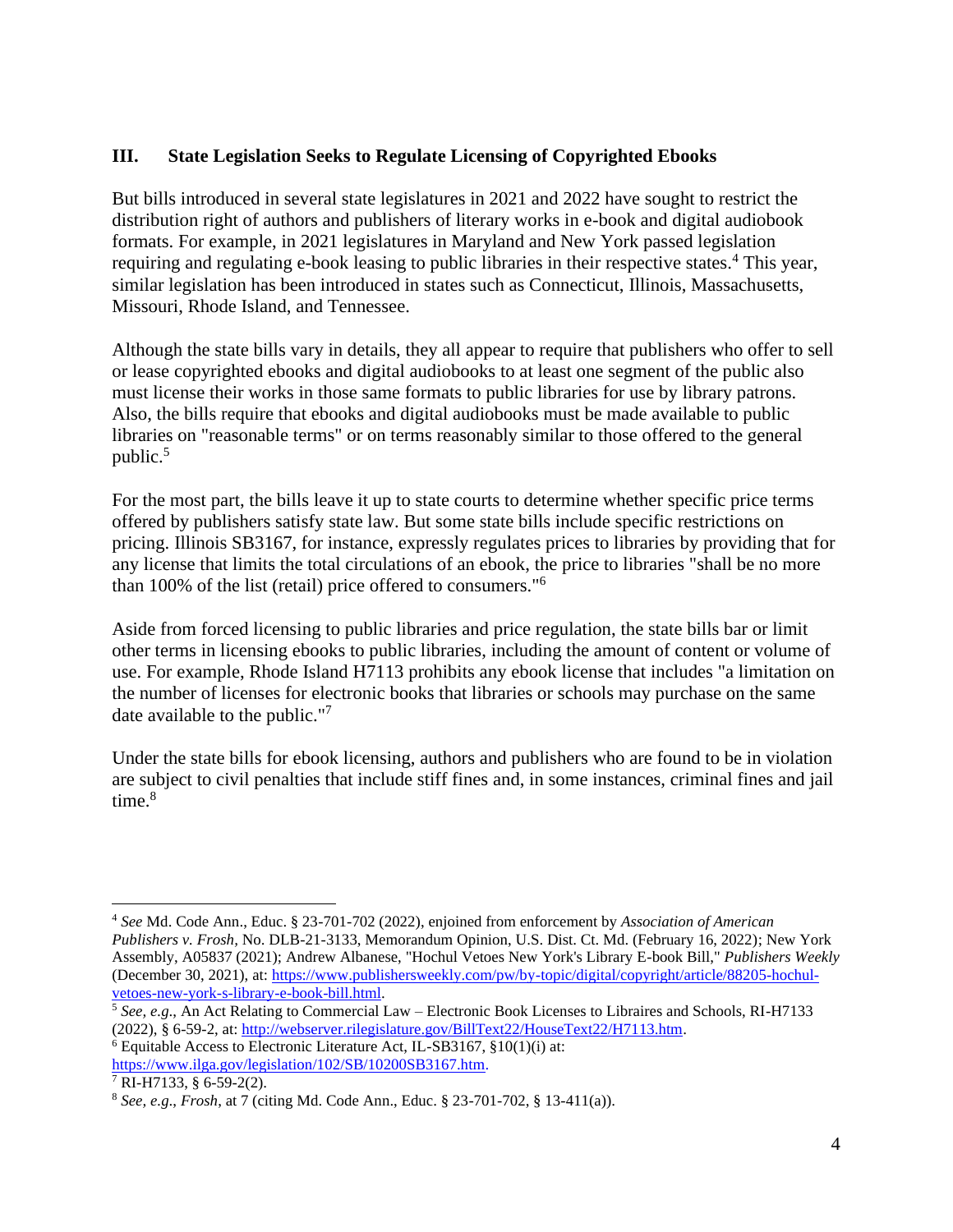#### **IV. District Court Rules That Forced Licensing of Ebooks Is Subject to Conflict Preemption**

In February 2022, a U.S. District Court determined that Maryland's law mandating licensing of ebooks and digital audiobooks to public libraries in that state on "reasonable terms" is preempted by federal copyright law. In *AAP v. Frosh*, the District Court applied the Supreme Court's conflict preemption doctrine, under which state laws that pose "an obstacle to the accomplishment of a significant federal regulatory objective" or that make it impossible for a party to comply with both federal and state laws are preempted.<sup>9</sup> Relying on *Goldstein v*. *California* (1973) as well as lower court precedents, the District Court observed that "Congress passed the Copyright Act to serve public goals by protecting private rights" under "'a nationally uniform system for the creation and protection of rights in a copyright work."<sup>10</sup> And the court in *Frosh* concluded that "[f]orcing publishers to forgo offering their copyrighted works to the public in order to avoid the ambit of the Act interferes with their ability to exercise their exclusive right to distribute" under Section  $106(3)$ .<sup>11</sup> (FSF President Randolph May and I further analyzed the *Frosh* decision in our March 2022 *Perspectives from FSF Scholars*, "State Laws Forcing Publishers to License Ebooks to Libraries Are Unlawful."<sup>12</sup>)

The result in *Frosh* and the District Court's persuasive reasoning in that case should put other states on notice against imposing forced licensing or other rate and access mandates on authors and publishers of e-books. However, it appears that advocates of state ebook licensing regulation may be contemplating whether the state bills can be amended to evade the result in *Frosh*. In Rhode Island, for example, a series of amendments were proposed to H7113 by Library Futures that, if adopted, would remove the bill's forced access mandate but instead regulate the prices and other terms on which ebooks may be licensed to public libraries.<sup>13</sup> For instance, Library Futures has proposed that H7113 prohibit authors and publishers from offering ebook licenses "at a price substantially greater than that charged to the public for the same item" and similarly prohibit ebook licenses that include a cost-per-circulation fee to loan ebooks – unless the cost is "substantially lower in aggregate than the cost of purchasing the item outright.<sup>14</sup> It also has recommended that the legislation bar any ebook license that "[r]estricts the total number of times the library may loan any licensed electronic literary materials over the course of any license agreement, unless the publisher also offers a license agreement to libraries for perpetual public use without such restrictions; at a price which is considered reasonable."<sup>15</sup> But even price-related

<sup>12</sup> Randolph J. May and Seth L. Cooper, "State Laws Forcing Publishers to License Ebooks to Libraries Are Unlawful," *Perspectives from FSF Scholars,* Vol. 17, No. 14 (March 21, 2022), at:

[Library%20Futures%20Foundation.pdf.](https://www.rilegislature.gov/Special/comdoc/House%20Corporations/2-1-2022--H7113--Library%20Futures%20Foundation.pdf)

<sup>9</sup> *Frosh*, at 11.

<sup>10</sup> *Frosh*, at 10 (quoting 412 U.S. 546, 561).

<sup>11</sup> *Frosh*, at 11.

[https://freestatefoundation.org/wp-content/uploads/2022/04/State-Laws-Forcing-Publishers-to-License-Ebooks-to-](https://freestatefoundation.org/wp-content/uploads/2022/04/State-Laws-Forcing-Publishers-to-License-Ebooks-to-Libraries-Are-Unlawful-032122.pdf)[Libraries-Are-Unlawful-032122.pdf.](https://freestatefoundation.org/wp-content/uploads/2022/04/State-Laws-Forcing-Publishers-to-License-Ebooks-to-Libraries-Are-Unlawful-032122.pdf)

<sup>&</sup>lt;sup>13</sup> Library Futures Foundation, Testimony to the RI House Committee on Corporations Re: H7113 "An Act Relating to Commercial Law – Electronic Book Licenses to Libraires and Schools" (February 2, 2022), at: [https://www.rilegislature.gov/Special/comdoc/House%20Corporations/2-1-2022--H7113--](https://www.rilegislature.gov/Special/comdoc/House%20Corporations/2-1-2022--H7113--Library%20Futures%20Foundation.pdf)

<sup>14</sup> *Id*. at 8.

<sup>15</sup> *Id.* at 8.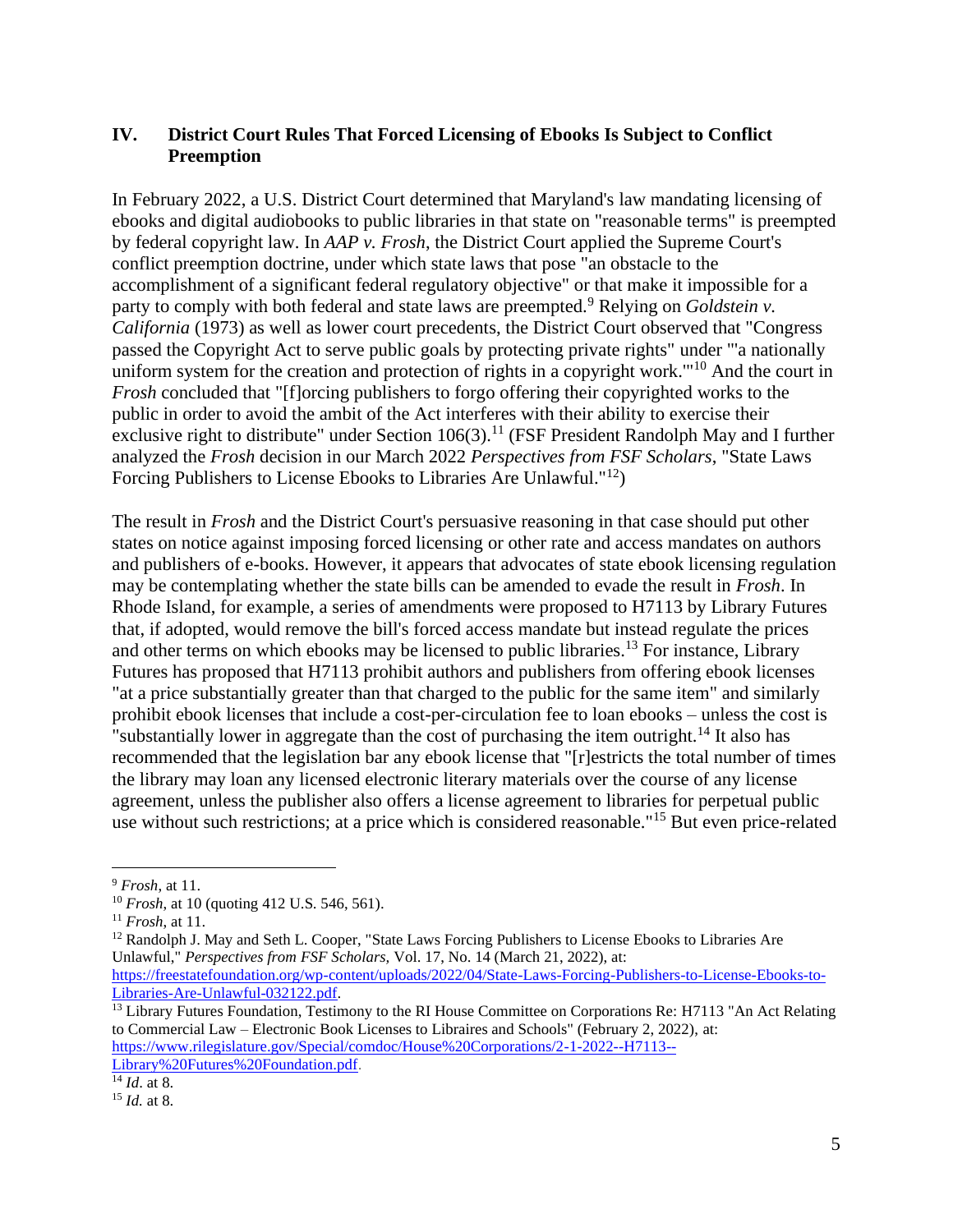regulation of ebook licensing would clash with copyright owners' distribution right secured by Section 106(3) of the 1976 Act.

#### **V. The Right of Distribution Includes a Copyright Owner's Market Freedom to Select Prices and Other Terms for Licensing Creative Works**

The exclusive right of distribution includes a copyright owner's right to decide the prices and other terms for licensing access to or use of his or her creative works. A copyright is a type of property right, and one of the core incidents of property ownership is the right to make exclusive use determinations regarding the property. The right of distribution thus enables a copyright owner to exclude a would-be licensee who is unwilling to agree to price or terms of use set by the copyright owner. As the Supreme Court observed in *Fox Film Corp v. Doyal* (1932), "[t]he owner of the copyright, if he pleases, may refrain from vending or licensing and content himself with simply exercising the right to exclude others from using his property."<sup>16</sup> Decades later, the court reiterated the same basic point in *Stewart v. Abend* (1990), wherein it explained that "a copyright owner has the capacity arbitrarily to refuse to license one who seeks to exploit the work."<sup>17</sup> Since a copyright owner can outright refuse to distribute a copyrighted work, it follows that the copyright owner can condition that refusal on prospective licensees agreeing to specified prices or terms of use.

Indeed, the right of distribution would be hollow if a copyright owner lacked the authority to set prices or to define license terms such as the total number of licenses granted for a particular copyrighted work and the duration of the license. The "nationally uniform system for the creation and protection of rights in a copyright work" established by Congress and recognized by the Supreme Court and lower courts is premised on copyright owners' possessing market freedom to set price offerings and other terms for the licensing of his or her creative work.

The District Court's decision in *Frosh* focused primarily on the Maryland law's mandate that an author's or publisher's decision to license a copyrighted work in ebook format to one segment of the public required that the same work also be licensed as an ebook to public libraries within the state.<sup>18</sup> For that reason, the court saw no need to specifically rule on the Maryland law's restrictions on pricing and other terms. However, the decision in *Frosh* acknowledged that the right of distribution is broader than just a copyright owner's initial decision about whether or not to distribute the creative work. The court described the right of distribution as "a right that necessarily includes the right to decide whether, when, or whom to distribute.<sup>"19</sup> A copyright owner's choice regarding prices and volume or length of use terms are conditions that are placed whether, when, and to whom copyrighted works are distributed.

In *Orson v. Miramax*, the U.S. Court of Appeals for the Third Circuit similarly dismissed the idea that the right of distribution is narrowly confined to a copyright owner's initial decision

<sup>16</sup> 286 U.S. 123, 127 (quoted in *Frosh*, at 12).

<sup>17</sup> 495 U.S. 207, 229 (1990) (citing *Doyal*, at 127). *See also Schnapper v. Foley*, 667 F.2d 102, 114 (D.C.Cir. 1981) (vesting "the liberty not to license rights in his work").

<sup>18</sup> *See, e.g., Frosh*, at 11.

<sup>19</sup> *Frosh* at 12.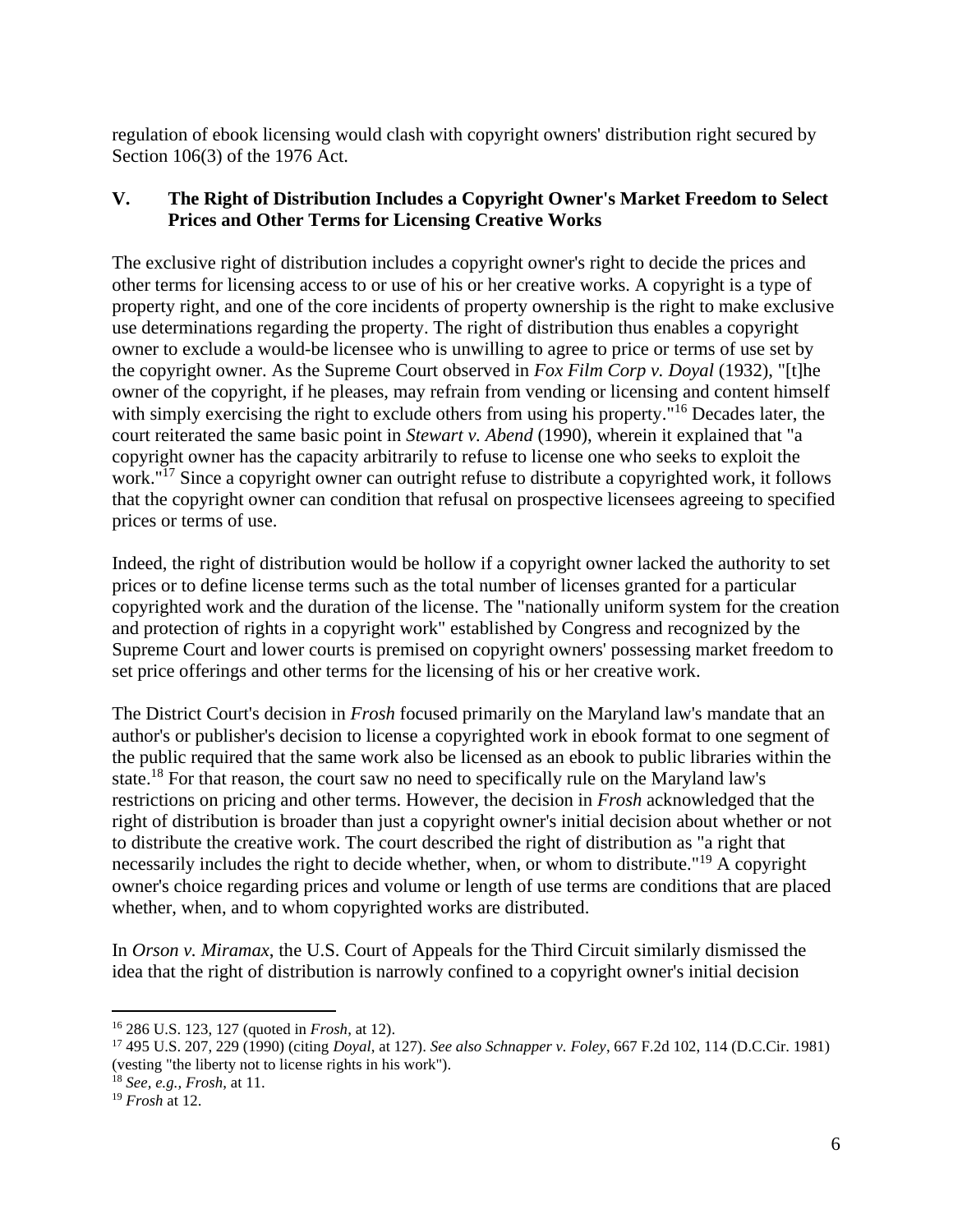about whether or not to distribute his or her creative work. As the Third Circuit wrote: "[Plaintiff] argues that once a copyright holder, such as [defendant], makes an initial distribution, a state is free to regulate the manner in which the work is thereafter distributed. We reject [plaintiff's] contention."<sup>20</sup>

The Third Circuit determined in *Orson* that a Pennsylvania law that limited exclusive first run license agreements between movie distributors and movie theaters in a geographical area to 42 days was contrary to the movie distributors' exclusive right of distribution under Section 106. As the Third Circuit explained, if the state law "directly regulate[d] a right that is protected by federal copyright law, it must of necessity, [have] be[en] preempted under conflict preemption principles."<sup>21</sup>

In sum, any prospective state law that seeks to license the prices and other terms for copyrighted ebooks and digital audiobooks directly regulates the exclusive right of distribution secured in Section 106(3) of the 1976 Act. State-level restrictions on prices and other licensing terms make it practically impossible for an author or publisher to exercise their market freedom, secured by federal copyright law, in order to balance perceived supply and demand and thereby optimize their financial returns on their creative labors. Certainly, state-level restrictions on prices and on the number or duration of ebook licenses pose obstacles to the significant federal objective in protecting the individual rights of copyright owners. And for those reasons, state-imposed restrictions on prices and other ebook licensing terms are subject to conflict preemption.

#### **VI. State-Level Restrictions on the Ebook Licensing May Also Be Subject to Express Preemption**

The Ninth Circuit's decision *Close v. Sotheby's, Inc.* (2018) also rejected "an unduly narrow view of § 106(3). As the court explained: "That provision represents not merely copyright holders' ability to choose when to sell a copy of their work and to whom. It also represents copyright holders' ability to receive payment for selling copies of their work."<sup>22</sup> In *Close*, the Ninth Circuit concluded that a California law that required resellers of fine art works to withhold 5% of the sales price and remit it to the artist expanded and restricted the distribution right by conferring on artists unwaivable royalties on downstream sales and also forbidding them from fully alienating copies of their artwork. According to the court, the state law "fundamentally reshapes the contours of federal copyright law's existing distribution right," and therefore was preempted. $^{23}$ 

Interestingly, the decision in *Close* rested on *express* preemption under Section 301(a) of the Copyright Act of 1976, and the Ninth Circuit never reached conflict preemption claims in that case. Section 301(a) states that "all legal or equitable rights that are equivalent to any of the exclusive rights within the general scope of copyright as specified by section 106 . . . are governed exclusively by this title." Courts applying Section 301(a) will find that a state law is preempted when (1) the subject matter of the state law falls within the subject matter of

<sup>20</sup> 189 F.3d 377, 385 (3d Cir. 1999) (en banc).

<sup>21</sup> *Orson*, at 385 (quoted by *Frosh*, at 13).

<sup>22</sup> 894 F.3d 1061, 1071 (9th Cir. 2018).

<sup>23</sup> *Close at*, 1071.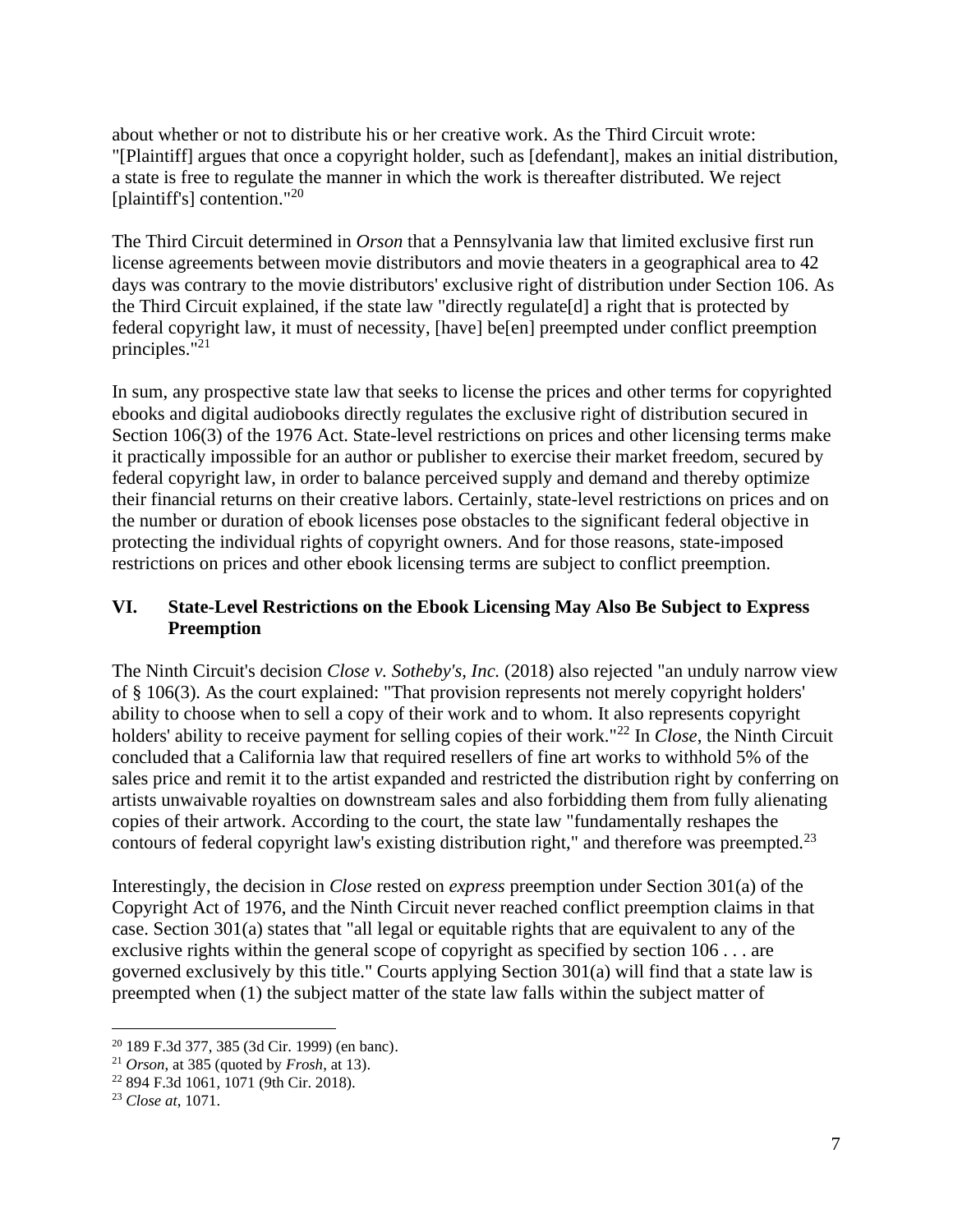copyrighted works described in Sections 102 and 103 of the 1976 Act; and (2) the rights asserted under state law are equivalent to the exclusive rights contained in Section  $106<sup>24</sup>$  In an August 2021 letter, the U.S. Copyright Office acknowledged that "some courts have analyzed stateimposed *limitations* on the exclusive rights granted in section 106 as a question of express preemption."<sup>25</sup> "Literary works," including ebooks and digital audiobooks, are expressly protected under Section 102(a)(1) of the 1976 Act. And thus, it remains a distinct possibility that state-level price regulation of ebook licenses as well as other state-level limits on other licensing terms may be preempted on express preemption grounds as well as on conflict preemption grounds.

#### **VII. Claimed State Authority Over Trade Practices and Contracts Do Not Supersede Exclusive Rights Secured by Federal Copyright Law**

State ebook licensing bills such as Illinois SB3167 and Rhode Island H7113 purport to rely on the states' authority to prevent unfair and deceptive trade practices.<sup>26</sup> And Library Futures has emphasized a state's authority to regulate contracts.<sup>27</sup> Although commercial conduct and business contracts that incidentally involve copyrighted goods may, as a general matter, be subject to state authority, such characterizations are not a deciding factor in preemption analysis. As recognized by a U.S. District Court in *Storer Cable Communications v. City of Montgomery, Alabama*  (1992), "local authorities, under the guise of trade regulation, cannot enact laws which . . . target and extinguish one or more of the exclusive rights granted under § 106… If this were not so, states could effectively extinguish copyright rights with their police power, a result which would surely frustrate the copyright scheme."<sup>28</sup>

A similar view was expressed by the District Court in *Frosh*:

While the State may view the Act as necessary to correct an imbalance and expand library access to digital literary products, the salutary legislative purpose plays no role in the conflict preemption analysis. *…*The "controlling principle" in Supremacy Clause cases is whether the state law "frustrates the full effectiveness of federal law." *…* Here, it does. The State's characterization of the Act as a regulation of unfair trade practices notwithstanding, the Act frustrates the objectives and purposes of the Copyright Act.

Thus, when state legislation that takes direct aim at the licensing of literary works interferes with copyright owners' rights under federal law to determine whether and how to best market their creative works so as to generate returns, it is subjected to preemption. And the ostensible source of the state's authority does not save the state-level restrictions from preemption because federal purposes behind the 1976 Act have been frustrated.

<sup>24</sup> *See, e.g., Close*, at 1069.

<sup>&</sup>lt;sup>25</sup> Letter from Shira Perlmutter, Register of Copyrights, U.S. Copyright Office, to Sen. Thom Tillis (August 30

<sup>2021) (</sup>emphasis in the original).

<sup>26</sup> *See* IL-SB3167, §20; RI-H7133, §6-59-4.

 $27$  See Library Futures, Testimony, at 4-5.

<sup>28</sup> 806 F. Supp. 1518, 1536 (M.D. Ala. 1992).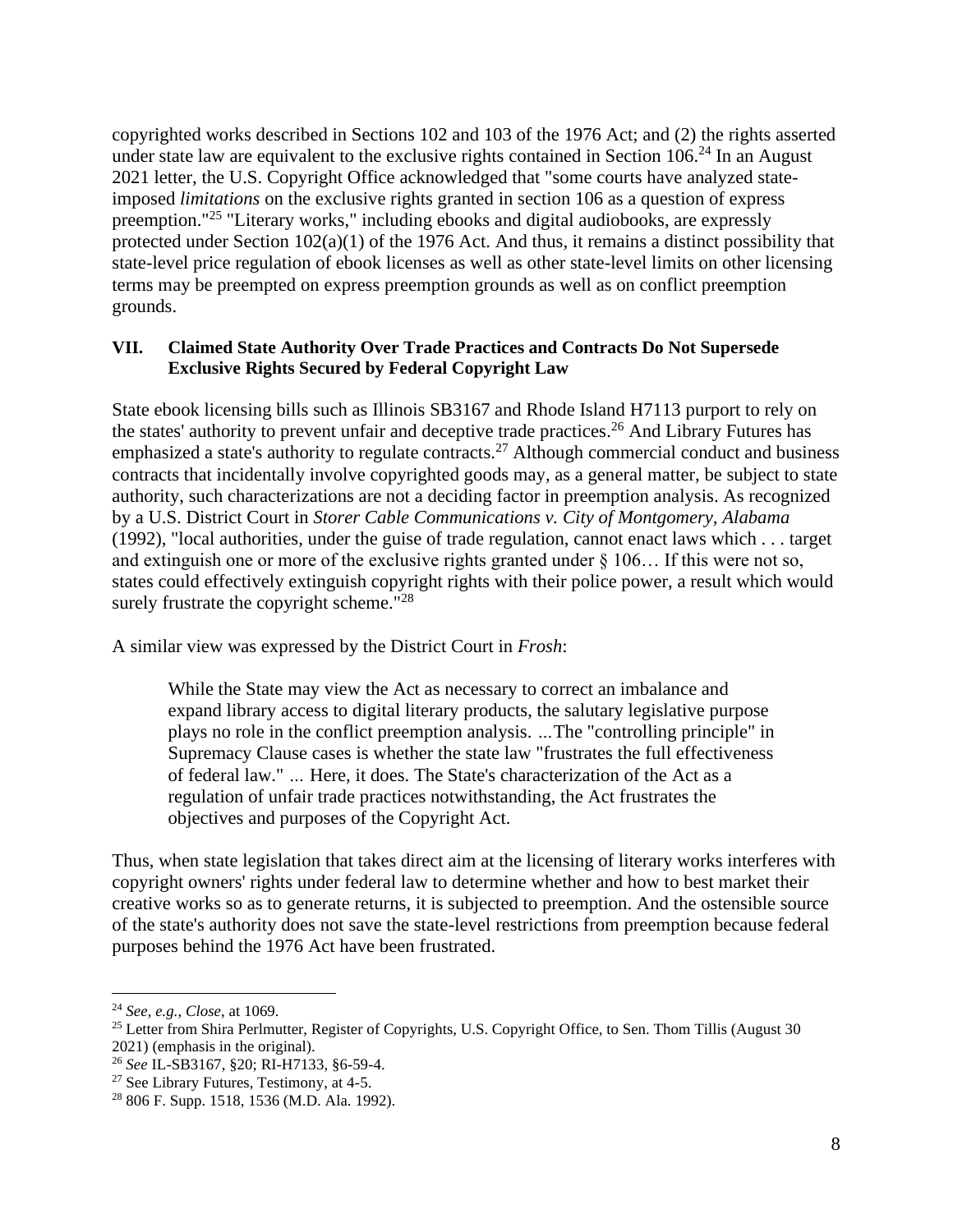#### **VIII. States Should Consider Allocating More Money From State Budgets to Fund Expansion of Public Library Digital Collections**

Ebooks are made widely available for licensed use by public libraries in the U.S. According to Overdrive, 102 libraries systems worldwide facilitated 1 million borrows of ebooks and digital audiobooks from digital library collections in 2020.<sup>29</sup> Supporters of state ebook licensing would like to see ebook price offerings to public libraries become roughly equal with ebook sales prices for retail consumers. But the advocates of such licensing fail to take seriously that there is a reasonable market rationale for setting different price points for retail consumers and libraries, arising from the fact that the retail sale of a copy of an ebook to a single customer is distinct from the licensing of an ebook copy to a library for checkout by multiple patrons. And federal copyright law secures the market freedom of authors and publishers to setting those price points as well as other terms for licensing ebooks. Instead of imposing price-related restrictions that are contrary to federal law, state legislators who wish to help public libraries expand their digital literary collections should allocate additional funds from their state treasuries to libraries for procuring access to ebooks.

#### **IX. Conclusion**

Bills introduced in several state legislatures in 2021 and 2022 seek to regulate prices and other terms by which authors and publishers of literary works may license e-book and digital audiobooks to public libraries. A February 2022 decision by a U.S. District Court correctly determined that Maryland's law mandating licensing of ebooks and digital audiobooks to public libraries in that state on "reasonable terms" is preempted by federal copyright law. Yet advocates of state ebook licensing regulation appear to be seeking ways for state legislation to evade the result in *Frosh* by not mandating licensing but instead regulating the prices and other terms on which ebooks may be licensed to public libraries. Yet price-related restrictions on ebook licensing are still subject to preemption.

Section 106(3) of the Copyright Act of 1976 secures a copyright owner's right to decide whether to distribute a copyrighted work, to whom, and when. The "nationally uniform system for the creation and protection of rights in a copyright work" established by Congress and recognized by the Supreme Court and lower courts is premised on copyright owners' possessing market freedom to set price offerings and other terms for the licensing of creative works. State legislators should not pass ebook licensing legislation that imposes price or other restrictions and conflicts with a copyright owner's right of distribution. Instead, state legislators who are interested in expanding public libraries' ebook collections should consider dedicating additional money from state treasuries to libraries.

\* Seth L. Cooper is Director of Policy Studies and a Senior Fellow of the Free State Foundation, a free market-oriented think tank in Rockville, MD. The views expressed in this *Perspectives* do not necessarily reflect the views of others on the staff of the Free State Foundation or those affiliated with it.

<sup>&</sup>lt;sup>29</sup> Overdrive, Press Release: "Over 100 Public Libraries Exceed 1 Million Digital Book Checkouts in 2020" (January 12, 2022), at: [https://company.overdrive.com/2021/01/12/over-100-public-libraries-exceed-1-million-digital-book](https://company.overdrive.com/2021/01/12/over-100-public-libraries-exceed-1-million-digital-book-checkouts-in-2020/)[checkouts-in-2020/.](https://company.overdrive.com/2021/01/12/over-100-public-libraries-exceed-1-million-digital-book-checkouts-in-2020/)